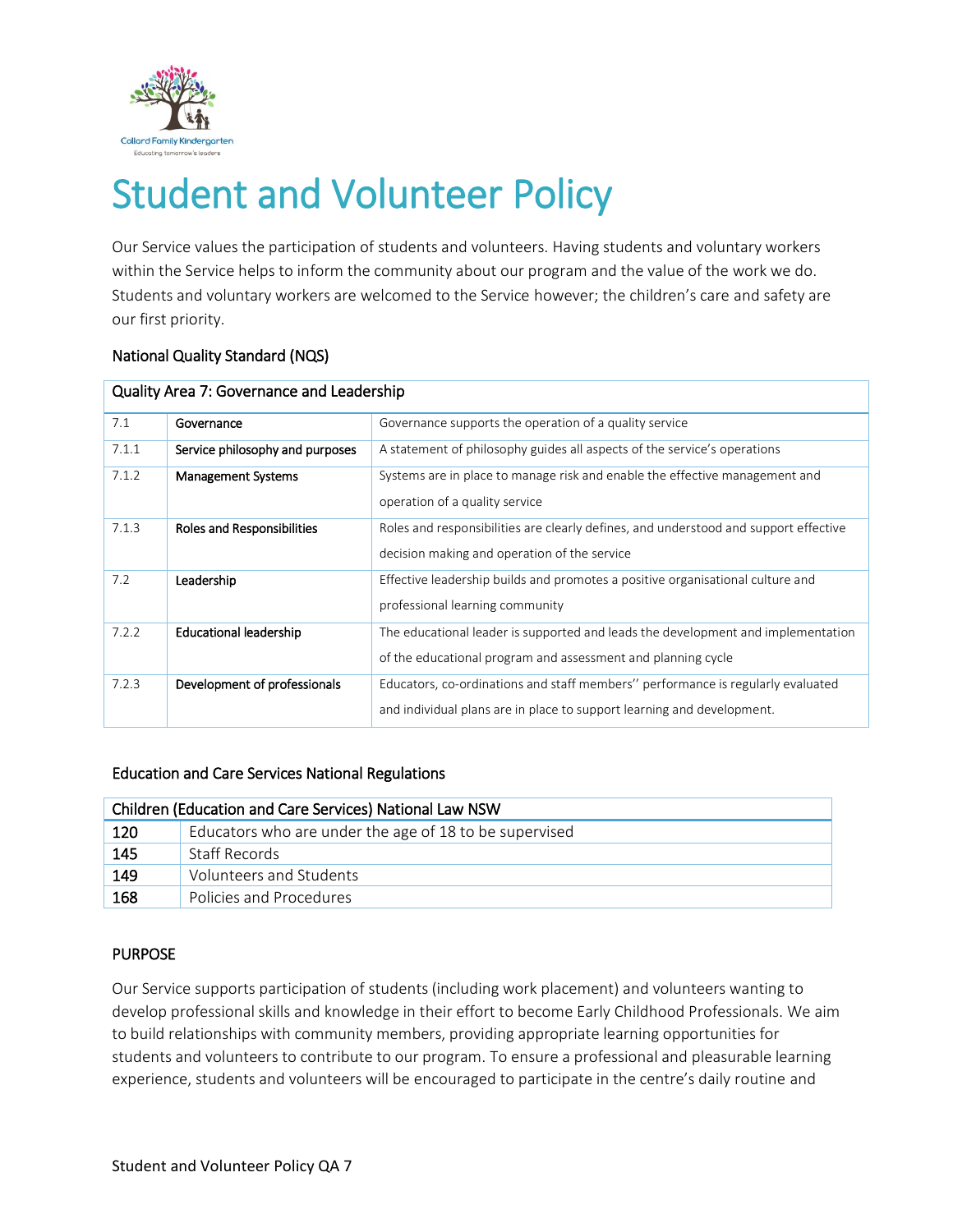

assist in accordance with their qualification necessary to work with children under the National Quality Framework.

## **SCOPE**

This policy applies to children, families, staff, management and visitors of the Service.

## IMPLEMENTATION

#### Management/Nominated Supervisor/ Responsible Person will:

- Appoint an educator to be the 'Student Supervisor/mentor,' for the duration of the placement. Management will assemble an orientation for the student or volunteer, informing families, children and Educators when work experience students and volunteers are present at the Service, including their role and hours they will be spending at the Service.
- Ensure Work Placement Students or Volunteers are never left on their own with children or included in the ratio of adult to children.
- Ensure students do not discuss concerns, issues or complaints with parents, guardians and/or visitors
- Discuss the student or volunteer times/hours and dates of the placement.
- Give the student/volunteer a Work Placement Orientation Package
- Take the student or volunteer on a tour of the Service, showing emergency exits, staff room and bathroom facilities.
- Introduce the student or volunteer to educators and their Room Leader.
- Advise students or volunteer to bring in a A4 colour poster with a photo outlining the reason for their placement.
- Assist the student or volunteer to complete the Educator Acknowledgement Checklist
- Show the student or volunteer where they can access the Service's policies.
- Complete a confidentiality agreement prior to commencing their placement.
- Discuss any relevant important information about specific children to the student or volunteer (i.e. court orders, additional needs, dietary needs) so that the student or volunteer is aware.
- Liaise with learning institutions and accept suitable student placements at the coordination unit office under the institutions supervision.
- Assist learning institutions to place suitable students with individual Educators.
- Ensure student's/volunteer's paperwork and insurances are current.

## Educators will:

- Preserve open communication with Work Experience Students and Volunteers along with their practicum teachers about their performance.
- Support all students and volunteers undertaking work experience needs during their placement.
- Work as a team deliberating appropriate skills and knowledge with each student and volunteer.
- Ensure all educators are provided with relevant information about tasks the student is required to complete in the service as part of their practicum.
- Be aware of student and volunteer expectations.
- Have the time and proficiencies to support each student and volunteer in their placement.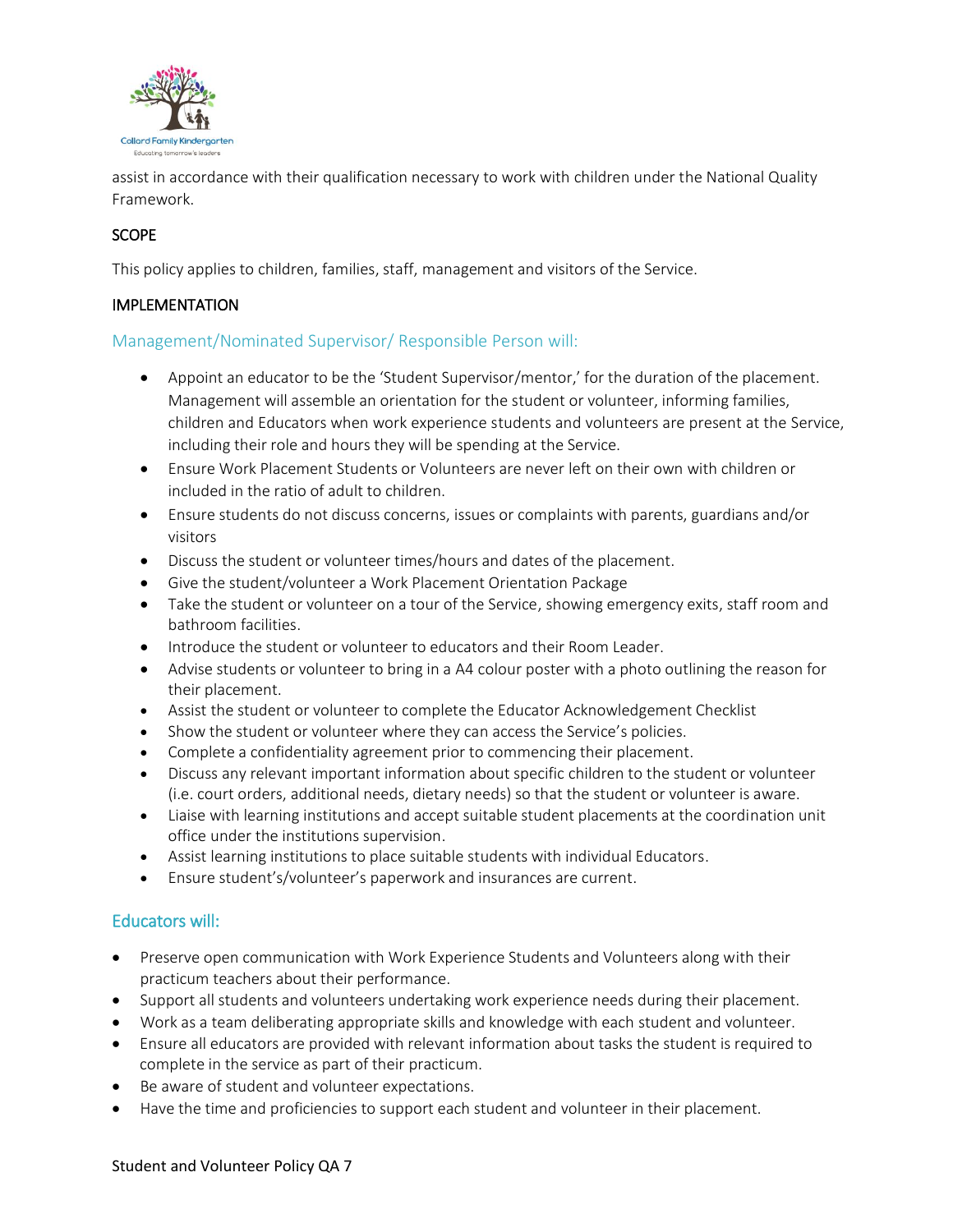

- Encourage students to ask seek help and advice.
- Be a positive role model, showing appropriate behaviour and conduct themselves in a professional manner.
- Guide the students throughout the day.
- Make the student or volunteer feel welcome and a valued member of the team.

## The Room Leader will:

- Discuss evolvement of written work and performance with the student and volunteer.
- Discuss any concerns raised by the student with the Student Supervisor.
- Ensure students or volunteers are directly supervised at all times during children's nappy change times.
- Encourage students to use their initiative.
- Ensure the student/volunteer remains up to date with their assessments/tasks to be completed.
- Discuss concerns with student/volunteer with management.

## Work Experience Students and Volunteers will:

- Learn about the children through interaction and practical experience.
- Develop the skills and knowledge needed to care for and educate children.
- Learn about the importance of working as part of a team in the Early Childhood Profession.
- Learn strategies employed when working in a team environment.
- Learn expectation assimilated by qualified educators in the Service.
- Inform the Student Supervisor in writing of what will be expected of them by their training body, University or School, or any other training organisation, and provide time sheets and evaluation forms.
- Keep up to date with all written work requirements.
- Work a variety of shifts to gain knowledge of different aspects of Service operations.
- Bring in a poster introducing themselves that will include:
	- o Name
	- o Photo
	- o Time they will be at the Service
	- o The focus of their study.
- Discuss with the Student Supervisor any problems they may be experiencing.
- Adhere to all policies and procedures.
- Never be left alone with a child.

#### Probity Checks:

- All students will supply identity details to the Nominated Supervisor
- All students will complete a Working with Children Volunteer/student declaration